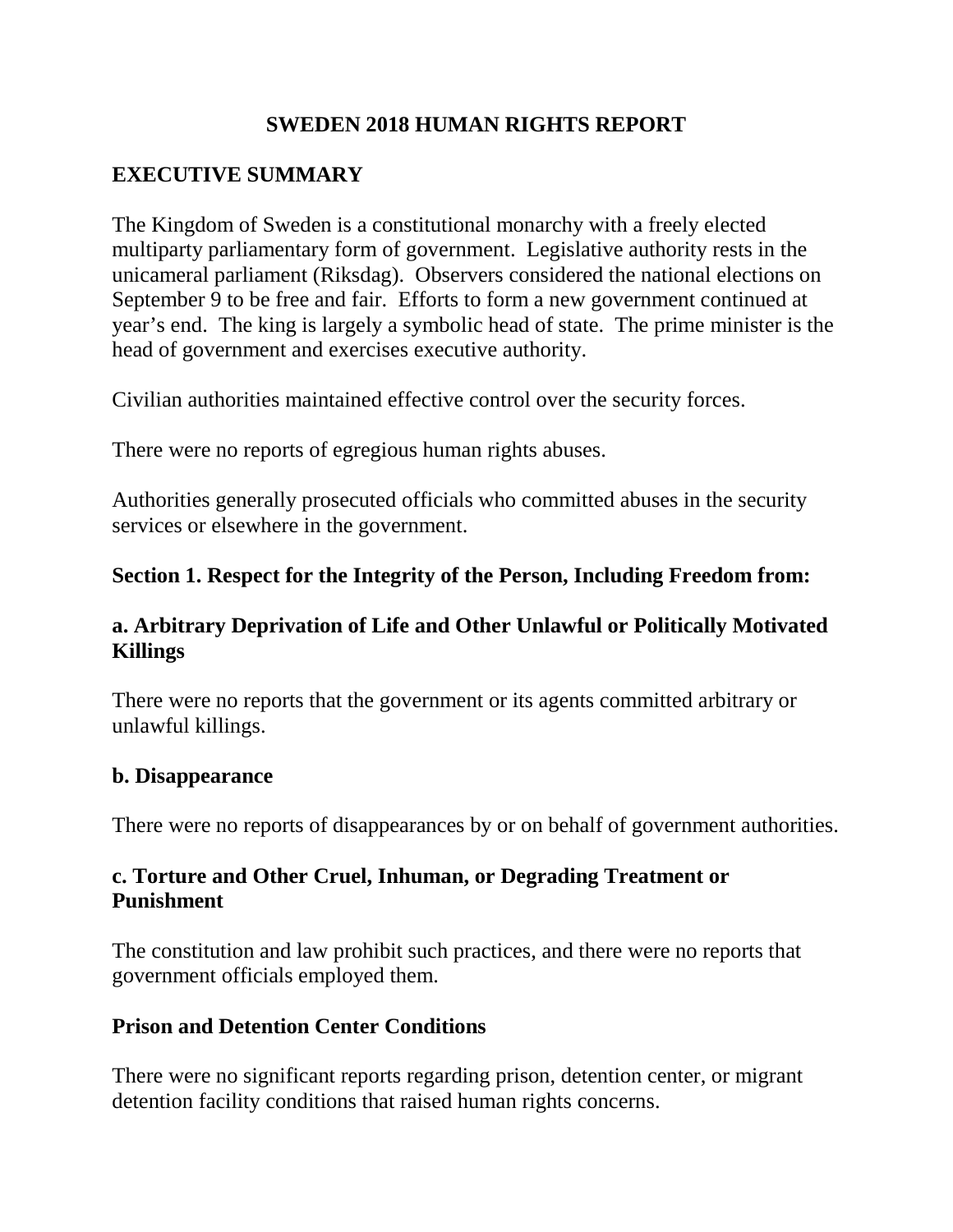Physical Conditions: There were no major concerns in prisons and detention centers regarding physical conditions or inmate abuse.

Administration: Authorities conducted proper investigations of credible allegations of mistreatment.

Independent Monitoring: The government permitted monitoring by independent, nongovernmental observers, including the Council of Europe's Committee for the Prevention of Torture (CPT).

## **d. Arbitrary Arrest or Detention**

The constitution and law prohibit arbitrary arrest and detention and provide for the right of any person to challenge the lawfulness of his or her arrest or detention in court, and the government generally observed these requirements.

### **Role of the Police and Security Apparatus**

The national police and the national criminal police are responsible for law enforcement and general order within the country. The Security Service is responsible for national security related to terrorism, extremism, and espionage. The Ministry of Justice provides funding and letters of instruction for police activities, but it does not control how the police perform them. According to the constitution, all branches of the police are independent authorities.

Civilian authorities maintained effective control over the national police, the national criminal police, and the Security Service, and the government had effective mechanisms to investigate and punish abuse and corruption. There were no reports of impunity involving the security forces during the year.

#### **Arrest Procedures and Treatment of Detainees**

The law requires warrants based on evidence and issued by duly authorized officials for arrests. Police must file charges within six hours against persons detained for disturbing public order or considered dangerous and within 12 hours against those detained on other grounds. Police may hold a person six hours for questioning or as long as 12 hours if deemed necessary for the investigation, without a court order. After questioning, authorities must either arrest or release an individual, based on the level of suspicion. If a suspect is arrested, the prosecutor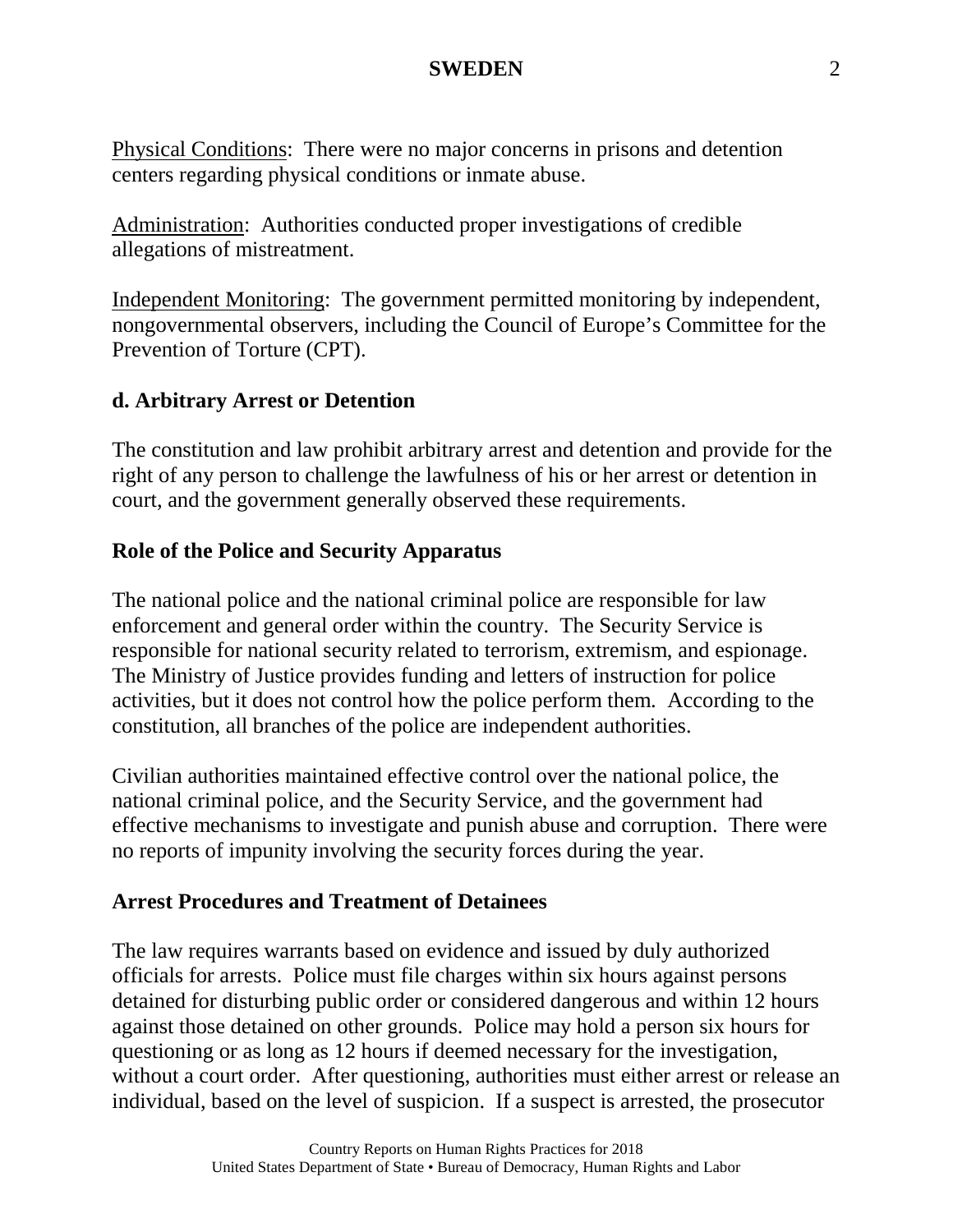has 24 hours (or three days in exceptional circumstances) to request continued detention. Authorities must arraign an arrested suspect within 48 hours and begin initial prosecution within two weeks unless there are extenuating circumstances. Authorities generally respected these requirements.

Although there is no system of bail, courts routinely released defendants pending trial unless authorities considered them dangerous or there was a risk the suspect would leave the country. Detainees may retain a lawyer of their choice. In criminal cases the government is obligated to provide an attorney, regardless of the defendant's financial situation.

The law affords detainees prompt access to lawyers and to family members. A suspect has a right to legal representation when the prosecutor requests his detention beyond 24 hours (or three days in exceptional circumstances). A 2015 CPT report noted that access to legal counsel was at times delayed. The type of crime that authorities accused a suspect of committing influenced the suspect's access to family members. Authorities sometimes did not allow a suspect any contact with family members if police believed it could jeopardize an investigation.

Restrictive conditions for prisoners held in pretrial custody remained a problem, although the law includes the possibility of appealing a decision to impose specific restrictions to the court of appeals and ultimately to the Supreme Court. According to the Swedish Prison and Probation Service, 1,831 persons were in pretrial custody. Approximately 50 percent of those were under restrictions on mail delivery or exercise. Authorities stated they took this step when detainees' contact with individuals outside the detention center could risk destroying evidence or changing witnesses' statements, thereby imperiling a continuing investigation.

## **e. Denial of Fair Public Trial**

The constitution and law provide for an independent judiciary, and the government generally respected judicial independence and impartiality.

#### **Trial Procedures**

The constitution provides for the right to a fair and public trial, and an independent judiciary generally enforced this right.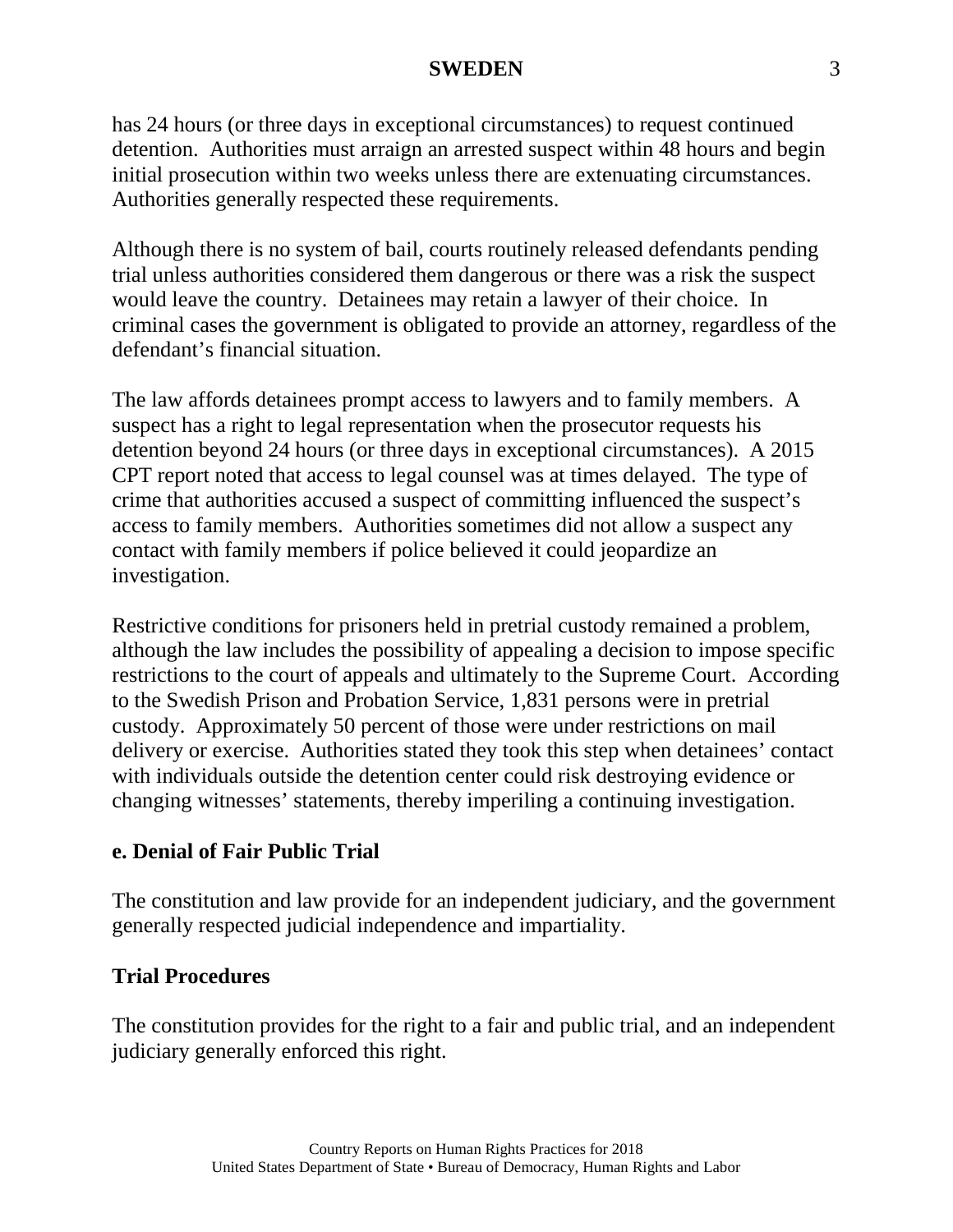Defendants enjoy a presumption of innocence, have a right to be informed promptly and in detail of the charges against them, and have a right to a fair, timely, public trial. Defendants may be present at their trial. Cases of a sensitive nature, including those involving children, rape, and national security, may be closed to the public. Defendants have the right to consult an attorney of their choice in a timely manner. In criminal cases the government is obligated to provide a defense attorney. Defendants generally have adequate time and facilities to prepare their defense, with free language interpretation as required, from the moment the defendant is charged through all appeals. Defendants may confront or question prosecution or plaintiff witnesses and present witnesses and evidence on their own behalf. They may not be compelled to testify or confess guilt. If convicted, defendants have the right to appeal.

#### **Political Prisoners and Detainees**

There were no reports of political prisoners or detainees.

## **Civil Judicial Procedures and Remedies**

Individuals and organizations may seek civil remedies for human rights violations in the general court system. Citizens may appeal cases involving alleged violations of the European Convention on Human Rights by the government to the European Court of Human Rights.

## **Property Restitution**

The government did not confiscate property belonging to Jews, Roma, or other groups targeted by Nazi Germany during the Holocaust era, and Jewish and human rights nongovernmental organizations reported no disputes related to restitution.

# **f. Arbitrary or Unlawful Interference with Privacy, Family, Home, or Correspondence**

The constitution and law prohibit such actions, and there were no reports that the government failed to respect these prohibitions.

## **Section 2. Respect for Civil Liberties, Including:**

## **a. Freedom of Speech and Expression, Including for the Press**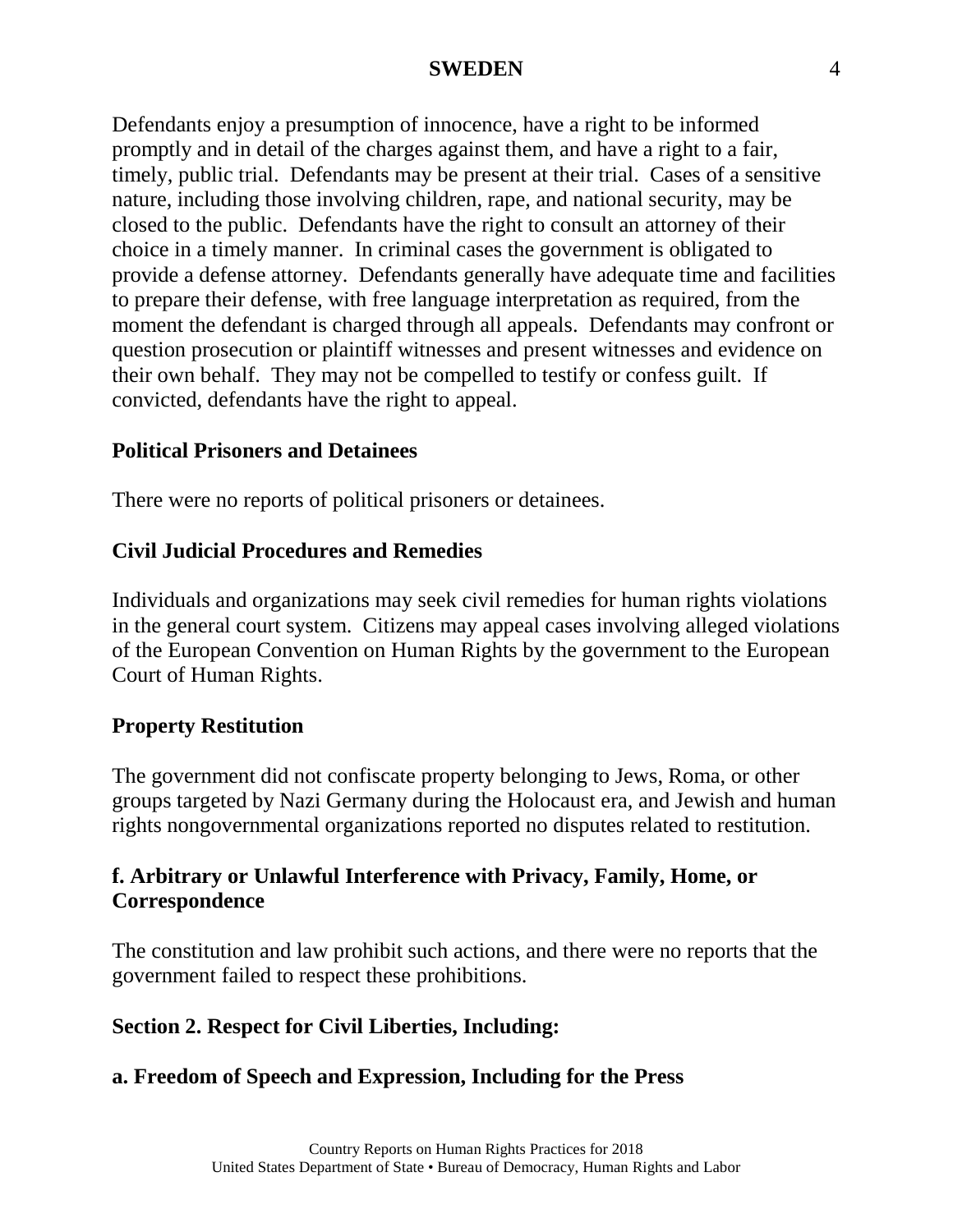The constitution provides for freedom of expression, including for the press, and the government generally respected this right. An independent press, an effective judiciary, and a functioning democratic political system combined to promote freedom of expression, including for the press.

Freedom of Expression: The law criminalizes expression considered to be hate speech and prohibits threats or statements of contempt for a group or member of a group based on race, color, national or ethnic origin, religious belief, or sexual orientation. Penalties for hate speech range from fines to a maximum of four years in prison. In addition the country's courts have held that it is illegal to wear xenophobic symbols or racist paraphernalia or to display signs and banners with inflammatory symbols at rallies.

Press and Media Freedom: Independent media were active and expressed a wide variety of views without restriction. The law criminalizing hate speech applies as well to print and broadcast media, the publication of books, and online newspapers and journals.

Nongovernmental Impact: Journalists were subjected to harassment and intimidation. In August a member of the neo-Nazi Nordic Resistance Movement (NRM) was arrested and charged with planning to murder two journalists. In September the man was sentenced to two and one-half years in prison. Utgivarna, an industry group representing major Swedish publishers, reported a general increase in threats to Swedish journalists during 2017 by criminal gangs, ISIS fighters, right-wing extremists, and other groups.

## **Internet Freedom**

The government did not restrict or disrupt access to the internet or censor online content, and there were no credible reports that the government monitored private online communications without appropriate legal authority. According to data from the International Telecommunication Union, 96 percent of the population used the internet in 2017.

## **Academic Freedom and Cultural Events**

There were no government restrictions on academic freedom or cultural events.

## **b. Freedoms of Peaceful Assembly and Association**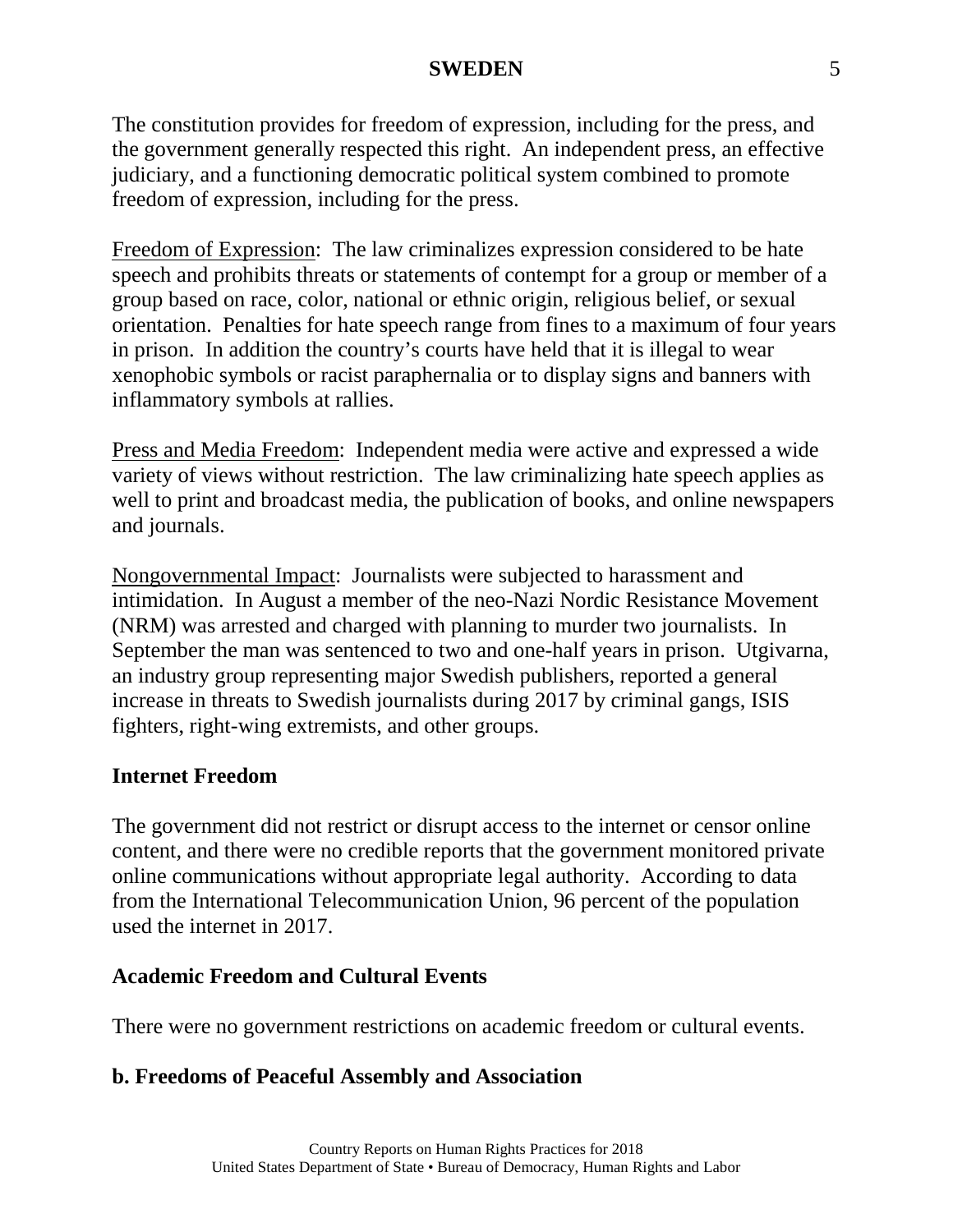The constitution provides for the freedoms of peaceful assembly and association, and the government generally respected these rights.

### **c. Freedom of Religion**

See the Department of State's *International Religious Freedom Report* at [www.state.gov/religiousfreedomreport/.](http://www.state.gov/religiousfreedomreport/)

#### **d. Freedom of Movement**

The constitution and law provide for freedom of internal movement, foreign travel, emigration, and repatriation, and the government generally respected these rights.

The government cooperated with the Office of the UN High Commissioner for Refugees (UNHCR) and other humanitarian organizations in providing protection and assistance to internally displaced persons, refugees, asylum seekers, stateless persons, and other persons of concern.

Abuse of Migrants, Refugees, and Stateless Persons: Police reported several fires involving housing facilities or planned housing facilities for asylum seekers by suspected arsonists.

A report published on September 12 by UN Women found that the benefits system does not cover survivors of violence against women who are not legally resident in the country, and most shelters are not allowed to house survivors from this group. Hospital emergency rooms may treat the survivors. Private shelters may also accept illegal migrants, but may incur legal liability for hiding and housing an illegal migrant.

#### **Protection of Refugees**

Access to Asylum: The law provides for the granting of asylum or refugee status, and the government has established a system for providing protection to refugees. Applicants may appeal unfavorable asylum decisions.

Asylum seekers who have been denied residence are not entitled to asylum housing or a daily allowance, though many municipalities continued to support rejected asylum seekers through the social welfare system at the local level. The Council of Europe's human rights commissioner criticized the government over delays in the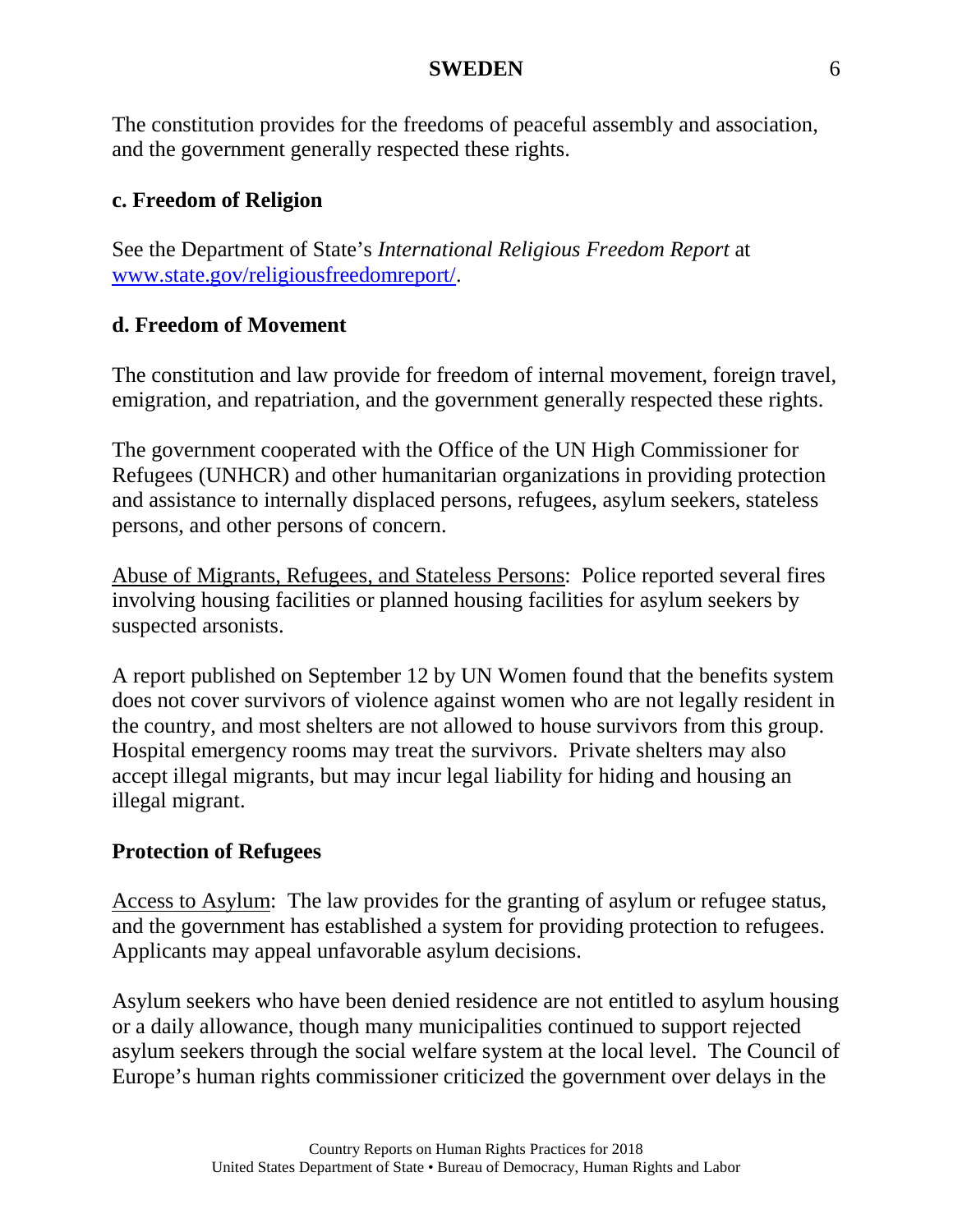appointment of guardians for unaccompanied minor refugees and in processing of asylum applications from unaccompanied minors.

Safe Country of Origin/Transit: In accordance with EU regulations, the government denied asylum to persons who had previously registered in another EU member state or in countries with which Sweden maintained reciprocal return agreements.

Durable Solutions: The government assisted in the voluntary return of rejected asylum seekers to their homes and authorized financial support for their repatriation in the amount of 30,000 kronor (\$3,450) per adult and 15,000 kronor (\$1,700) per child, with a maximum of 75,000 kronor (\$8,600) per family. The country also participated in the European Reintegration Network that offers support for reintegration for returning rejected asylum seekers.

Temporary Protection: The government also provided various forms of temporary protection to individuals who may not qualify as refugees. In 2017 it provided temporary protection to 1,091 persons.

## **Stateless Persons**

According to UNHCR there were 35,101 stateless persons in the country in December 2017. The large number of stateless persons was due to the influx of migrants and refugees and the birth of children to stateless parents who remained stateless until either one parent acquired citizenship or a special application for citizenship (available for stateless children under the age of five) was made. Most stateless persons came from the Middle East (Gaza and the West Bank, Lebanon, Syria, and Iraq) and Somalia.

Stateless persons who were granted permanent residence could obtain citizenship through the same naturalization process as other permanent residents. Gaining citizenship generally took four to eight years, depending on the individual's grounds for residency, ability to establish identity, and lack of a criminal record.

## **Section 3. Freedom to Participate in the Political Process**

The constitution provides citizens the ability to choose their government in free and fair periodic elections held by secret ballot and based on universal and equal suffrage.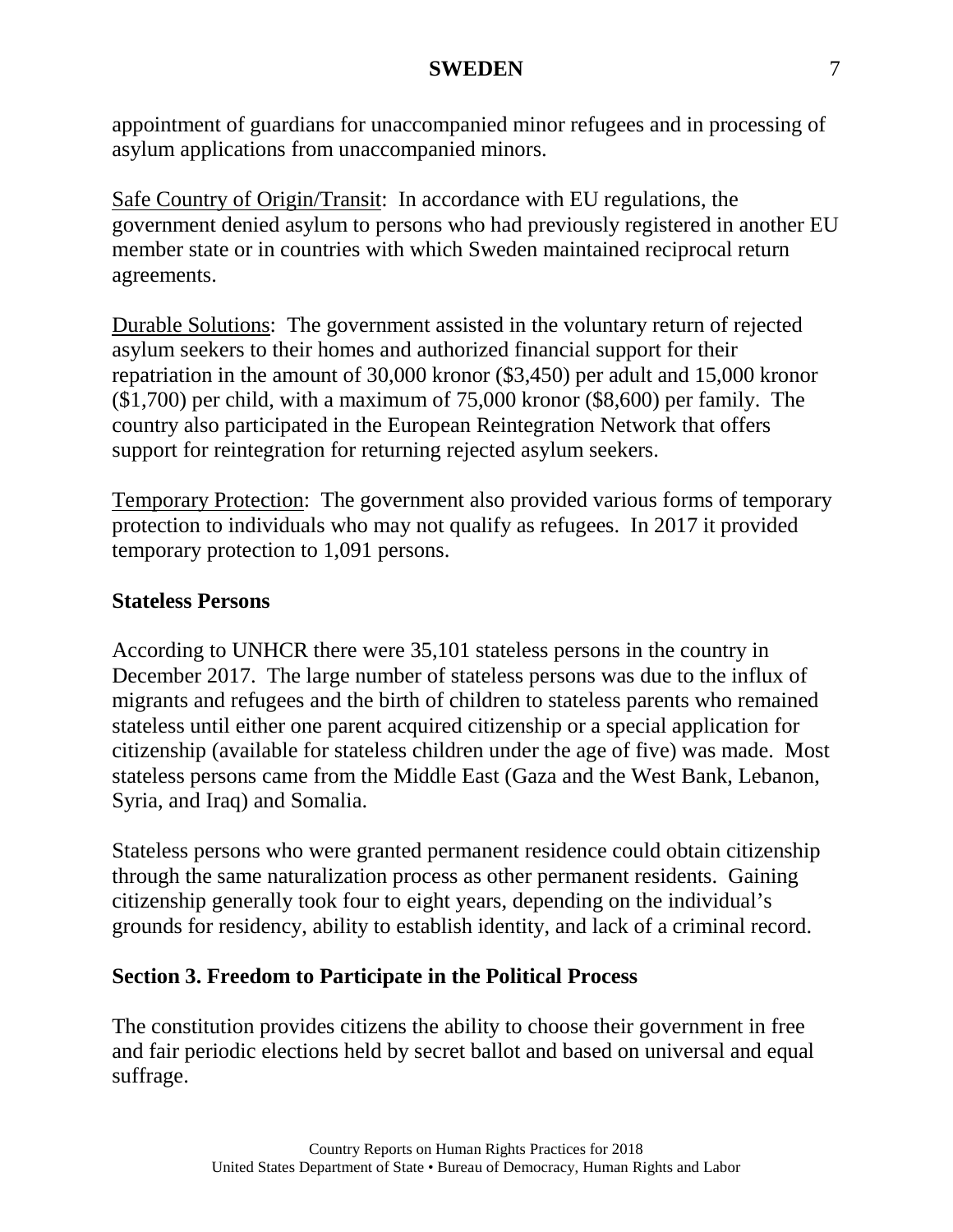#### **Elections and Political Participation**

Recent Elections: Observers considered the national elections held on September 9 to be free and fair.

Participation of Women and Minorities: No laws limit participation of women or members of minorities in the political process, and they did participate.

## **Section 4. Corruption and Lack of Transparency in Government**

The law provides criminal penalties for corruption by officials, and the government generally implemented the law effectively. There were isolated reports of government corruption during the year.

Corruption: After three national auditors at the National Audit Office resigned after being accused of corruption in 2016, parliament made the dismissal of a national auditor easier.

Financial Disclosure: The law requires public officials and political parties to disclose their income and assets. The declarations are available to the public, and there are criminal and administrative sanctions for noncompliance.

## **Section 5. Governmental Attitude Regarding International and Nongovernmental Investigation of Alleged Abuses of Human Rights**

A variety of domestic and international human rights groups generally operated without government restriction, investigating and publishing their findings on human rights cases. Government officials often were cooperative and responsive to their views.

Government Human Rights Bodies: The country had seven national ombudsmen: four justice ombudsmen; the chancellor of justice; the children's ombudsman; and the discrimination ombudsman with responsibility for ethnicity, gender, transsexual identity, religion, age, sexual orientation, and disabilities. There were normally ombudsmen at the municipal level as well. The ombudsmen enjoyed the government's cooperation and operated without government or party interference. They had adequate resources, and observers considered them generally effective.

## **Section 6. Discrimination, Societal Abuses, and Trafficking in Persons**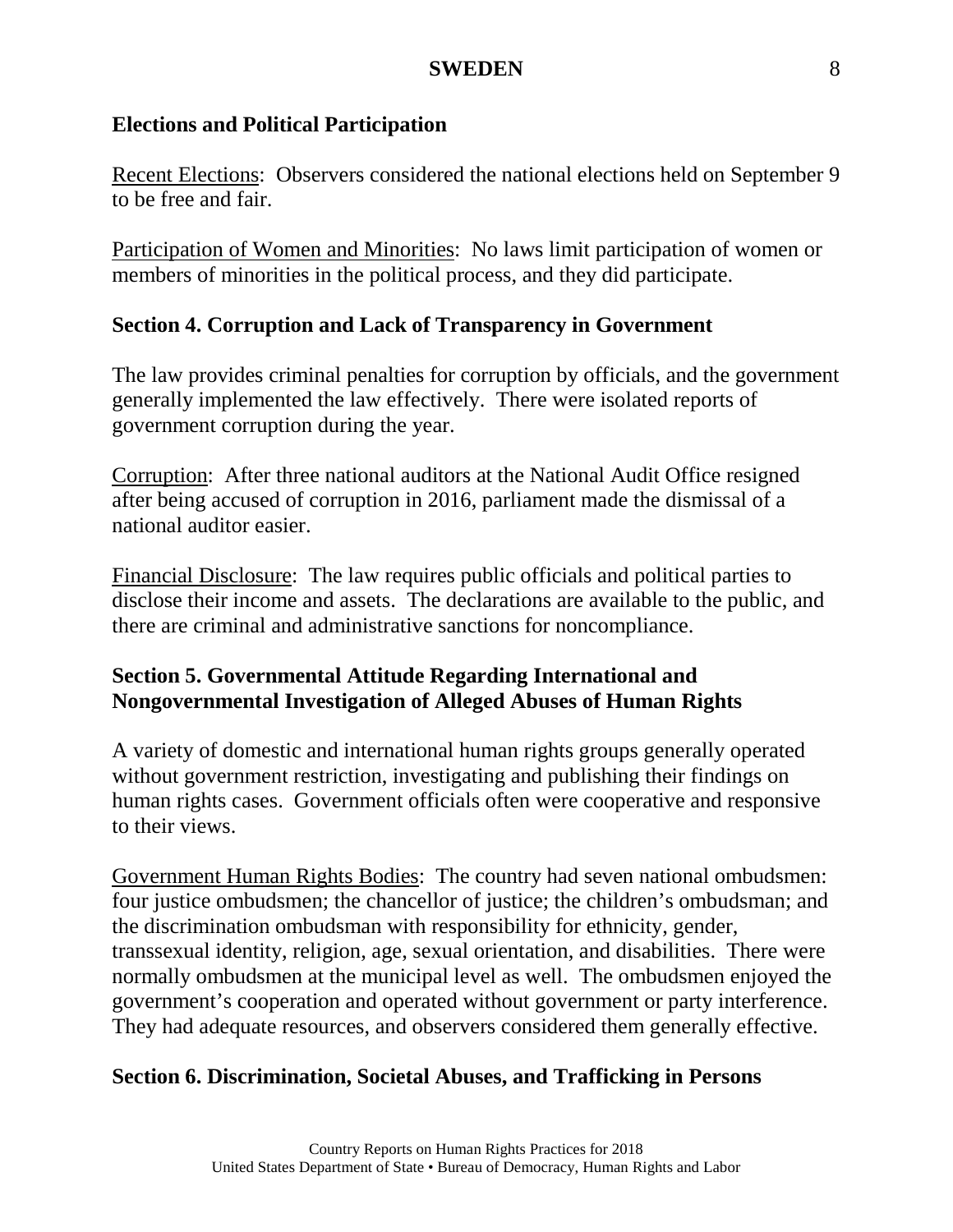#### **Women**

Rape and Domestic Violence: Rape, including spousal rape and domestic violence, are illegal, and the government enforced the law effectively. Penalties range from two to 10 years in prison.

Amnesty International alleged that "rape and other forms of sexual violence against women and girls remained widespread but there were few convictions." In 2017 only 111 cases of the 3,430 reported were prosecuted. Authorities apprehended and prosecuted abusers in most cases of domestic violence reported to them. On October 2, the Malmo district court sentenced a man to four years and 10 months in prison for aggravated rape of a woman in a massage salon.

The law provides for protection of survivors from contact with their abusers. When necessary, authorities helped survivors protect their identities or obtain new identities and homes. Both national and local governments helped fund volunteer groups that provided shelter and other assistance for abused women.

Female Genital Mutilation/Cutting (FGM/C): The law prohibits FGM/C. The government developed a national action plan to prevent FGM/C and work with victims.

Other Harmful Traditional Practices: Honor-related violence often involved immigrants from the Middle East or South Asia. In 2017 the Swedish Prison and Probation Services estimated that 97 persons were in prison for committing honorrelated violence.

Sexual Harassment: The law prohibits sexual harassment and provides for criminal penalties from a fine to up to two years in prison. The government generally enforced this law. During the year a flood of stories of assault and harassment forced the resignations of several high-profile persons.

Coercion in Population Control: There were no reports of coerced abortion or involuntary sterilization.

Discrimination: Women have the same legal status and rights as men, including under family, religious, personal status, labor, property, nationality, and inheritance law. Women were underrepresented in high-ranking positions in both the public and the private sectors.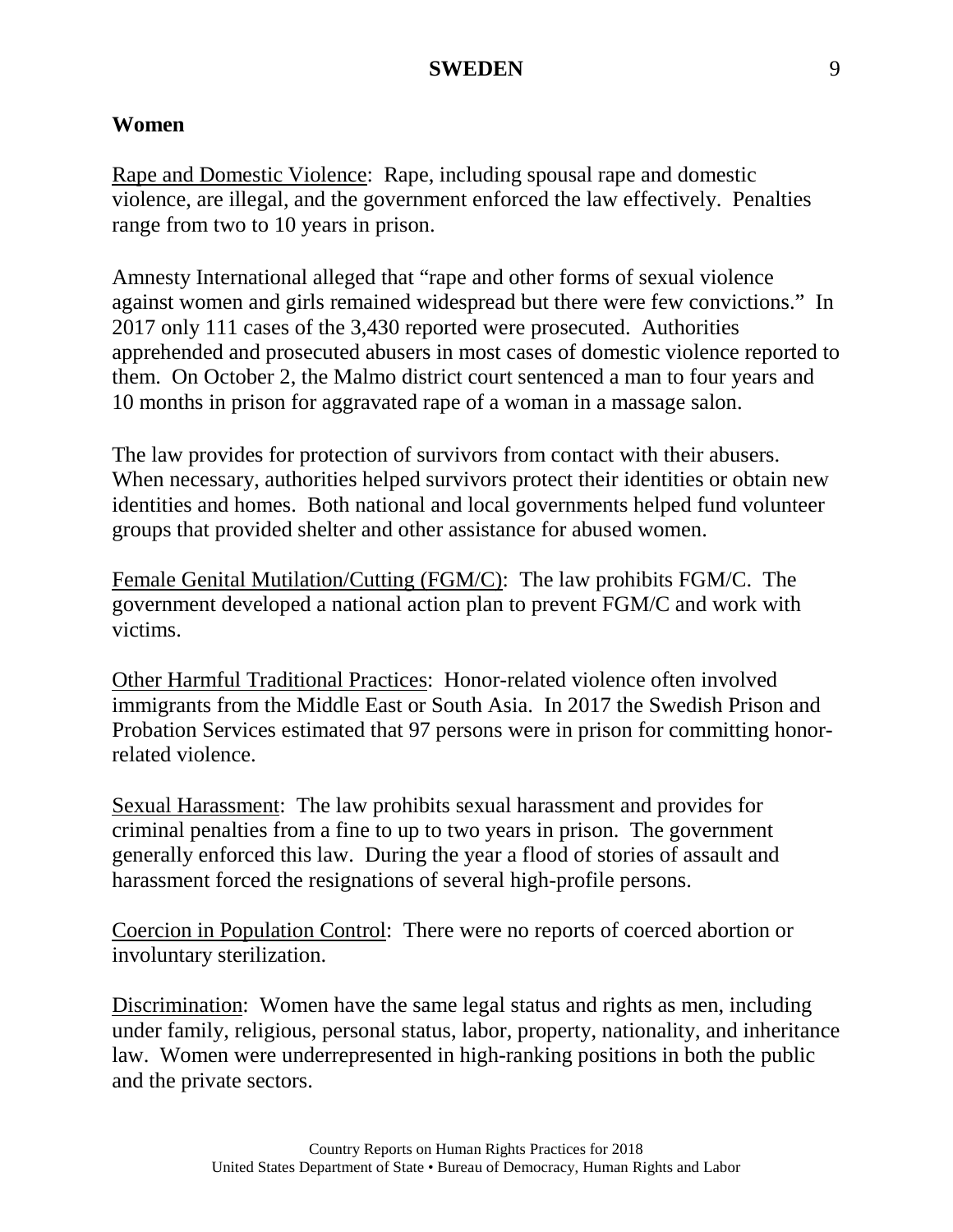Gender-based discrimination with respect to access to credit, owning or managing a business, and access to education and housing is prohibited and was not commonly reported. The government enforced the laws effectively.

# **Children**

Birth Registration: Citizenship is derived from one's parents. The tax authority immediately registered in the national population register all children born in the country, regardless of their parents' citizenship or immigration or residency status in the country.

Child Abuse: The law prohibits parents or other caretakers from abusing children mentally or physically. Penalties for such range from a fine up to 10 years in prison. Cases of child abuse were reported. Authorities may remove abused children from their homes and place them in foster care. The children's ombudsman published a number of reports and publications for children and those working to protect children from abuse.

Early and Forced Marriage: The minimum age of marriage is 18, and it is illegal for anyone under 18 to marry. The government will legally recognize as valid the marriage of anyone who comes to the country after the age of 18, even if they were married abroad before the age of 18. The country does not recognize a foreign child marriage if either of the parties was a Swedish citizen or resident in the country at the time of marriage.

Sexual Exploitation of Children: The law criminalizes "contact with children under 15 for sexual purposes," including internet contact intended to lead to sexual assault. Penalties range from fines to one year in prison. The law prohibits the sale of children; penalties range from two to 10 years in prison. It also bans child pornography with penalties ranging from fines to six years in prison. Authorities enforced the law. The minimum age for consensual sex is 15.

Displaced Children: Stockholm police reported underage children, mainly from Morocco, Algeria, and other countries in North Africa, lived on the streets. Many of these children had sought asylum in the country, but did not qualify and were at risk of removal. Social Services offered accommodation for children or foster families regardless of asylum status.

International Child Abductions: The country is a party to the 1980 Hague Convention on the Civil Aspects of International Child Abduction. See the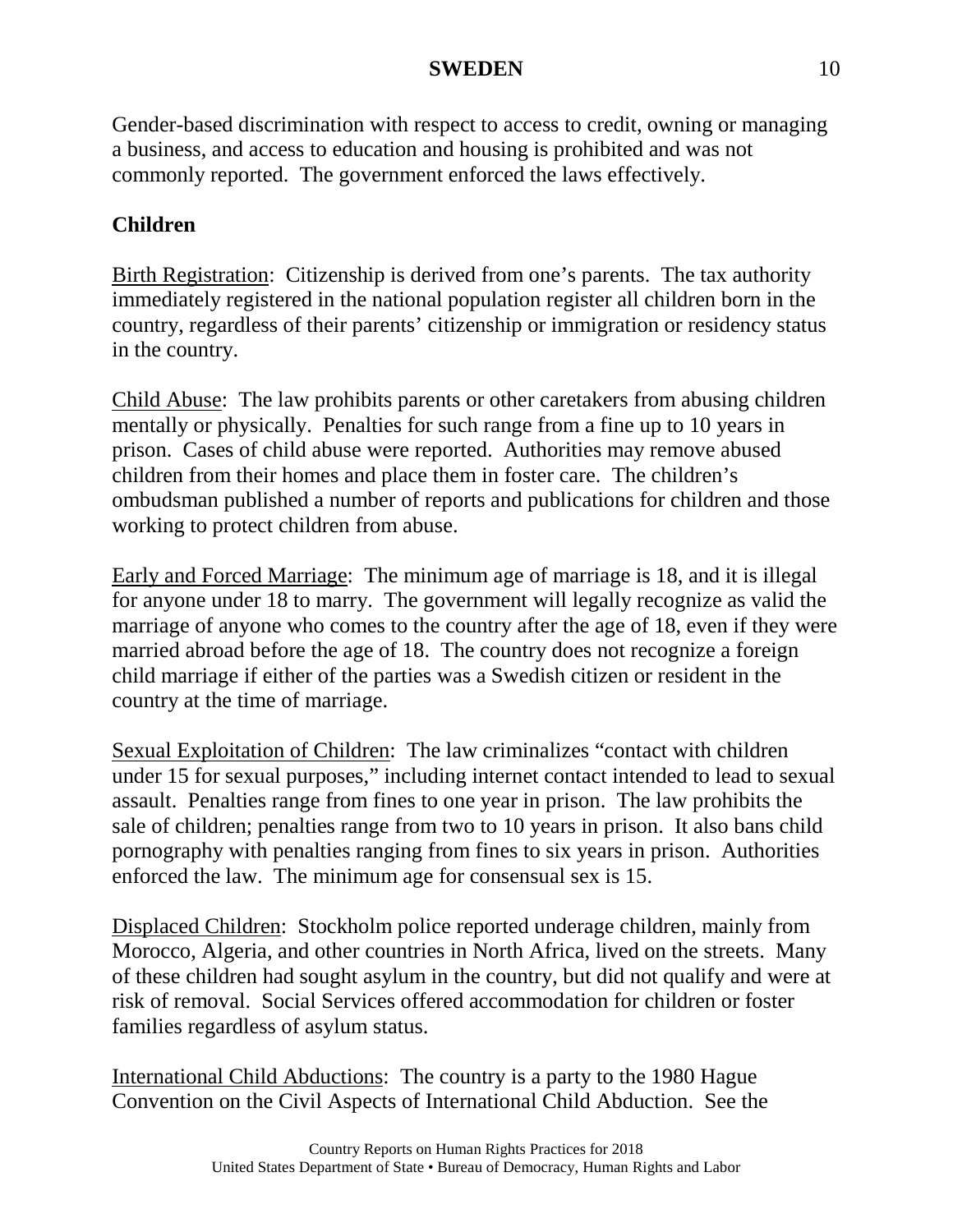Department of State's *Annual Report on International Parental Child Abduction* at [https://travel.state.gov/content/travel/en/International-Parental-Child-](https://travel.state.gov/content/travel/en/International-Parental-Child-Abduction/for-providers/legal-reports-and-data.html)[Abduction/for-providers/legal-reports-and-data.html.](https://travel.state.gov/content/travel/en/International-Parental-Child-Abduction/for-providers/legal-reports-and-data.html)

# **Anti-Semitism**

Leaders of the Jewish community estimated there were 20,000 to 30,000 Jews in the country and approximately 6,000 registered members of Jewish congregations. The National Council for Crime Prevention (NCCP) registered 182 anti-Semitic crimes in 2016, the latest year available, compared with 277 in 2015, a decrease of approximately 34 percent. Anti-Semitic crimes included threats, verbal abuse, vandalism, graffiti, and harassment in schools. Anti-Semitic incidents were often associated with neo-Nazi movements and events in the Middle East and the actions of the Israeli government. Swedish Jews were often blamed for Israeli policies.

The most common forms of anti-Semitism were unlawful threats or harassment (49 percent of complaints), hate speech (27 percent), vandalism or graffiti (10 percent), and defamation (5 percent). Ten violent anti-Semitic hate crimes were reported in 2016, the latest year available, an increase from eight such crimes in 2015. Authorities initiated an investigation in 58 percent of the complaints of anti-Semitism reported in 2015; 37 percent were directly dismissed due to lack of evidence. Formal charges were brought in only 4 percent of the cases.

Police, politicians, media, and Jewish groups have stated that anti-Semitism has been especially prevalent in Malmo. The Simon Wiesenthal Center left in place its travel warning, first issued in 2010, regarding travel in southern Sweden, because Jews in Malmo could be "subject to anti-Semitic taunts and harassment."

On June 21, three men in their early 20s (one Syrian, and two Palestinians) were sentenced for attempting to firebomb the synagogue in Gothenburg in December 2017. One of the Palestinian men was sentenced to two years in prison and expulsion; the others were sentenced to two years and 15 months in prison. The man facing expulsion appealed his sentence. The appellate court ruled on September 12 that he would not be expelled after serving his prison sentence due to his "special refugee status." The prosecutor general appealed the decision not to extradite the Palestinian to the Supreme Court in October.

The newspaper *Expressen* reported on August 31 that a number of Sweden Democrats candidates in the general election had made anti-Semitic comments on social media. Martin Sihlen, a candidate for the municipal government in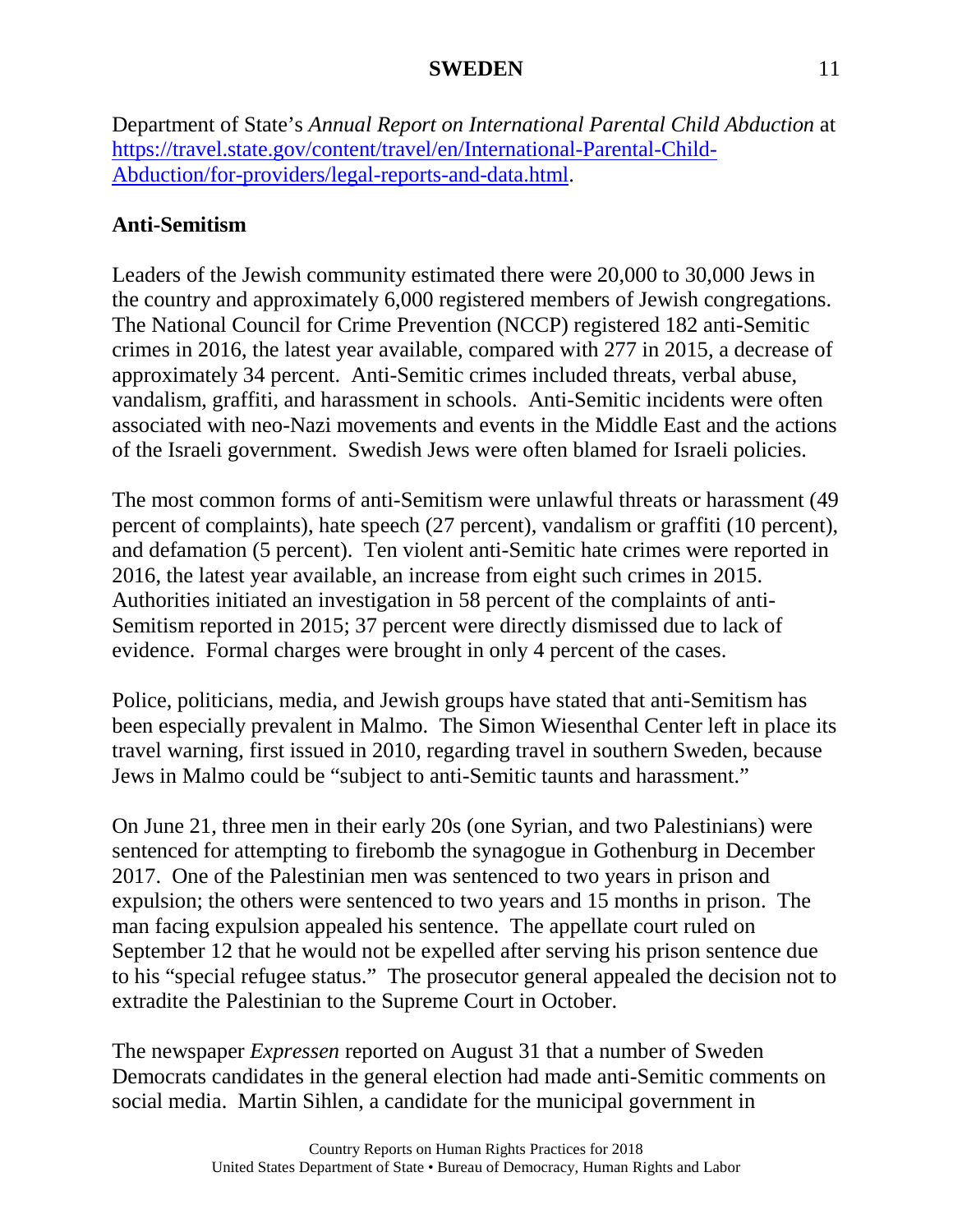Orkelljunga, questioned the number of people murdered in the Holocaust, referred to the "Jewish plague," and wrote online that "Hitler did not lie about the Jews" and that "Hitler was not bad." Per Olsson, a candidate for the municipal government in Oskarshamn, shared an image of Anne Frank wearing a shirt reading "Coolest Jew in the Shower Room," as well as a photo of Adolf Hitler. Raghu Jacobssen, a candidate for the municipal government in Stenungsund, wrote: "As long as the Rothschilds run the economy, and as such the modern slavery on this planet, there will be antisemitism. #Jews #Israel." He also shared an image stating: "What's the difference between a cow and the Holocaust? You can't milk a cow for 70 years straight." The Sweden Democrats expelled the three candidates in response to media reports about their activities online.

The government allocated 22 million kronor (\$2.5 million) for grants to increase security for threatened places of worship and other parts of civil society. All religious communities and civil society actors who feel they have been threatened may apply for the grant.

The Swedish Civil Contingencies Agency continued to cooperate with religious communities on a national level to promote dialogue and prevent conflicts leading to anti-Semitic incidents. It continued to train police officers to detect hate crimes and visited high schools to raise awareness of such crimes and encourage more victims to report abuses. The government made information available in several languages for victims of hate crimes and provided interpreters to facilitate reporting. Police hate-crime officers operated throughout the country.

The Living History Forum is a public authority commissioned to address societal problems related to religious and ethnic tolerance, democracy, and human rights using the Holocaust and other crimes against humanity as its starting point. The Forum sensitized the public, and particularly the young, to the need to respect the equal value of all persons, with a specific focus on teaching about the Holocaust as a means of fighting Holocaust denial and anti-Semitism.

The Media Council initiated a No Hate Speech Movement campaign and worked to stop anti-Semitic conspiracy theories. The government allocated five million kronor (\$575,000) annually for 2018-20 to strengthen the opportunities for study visits to Holocaust memorial sites, which allowed more students and teachers to visit them.

## **Trafficking in Persons**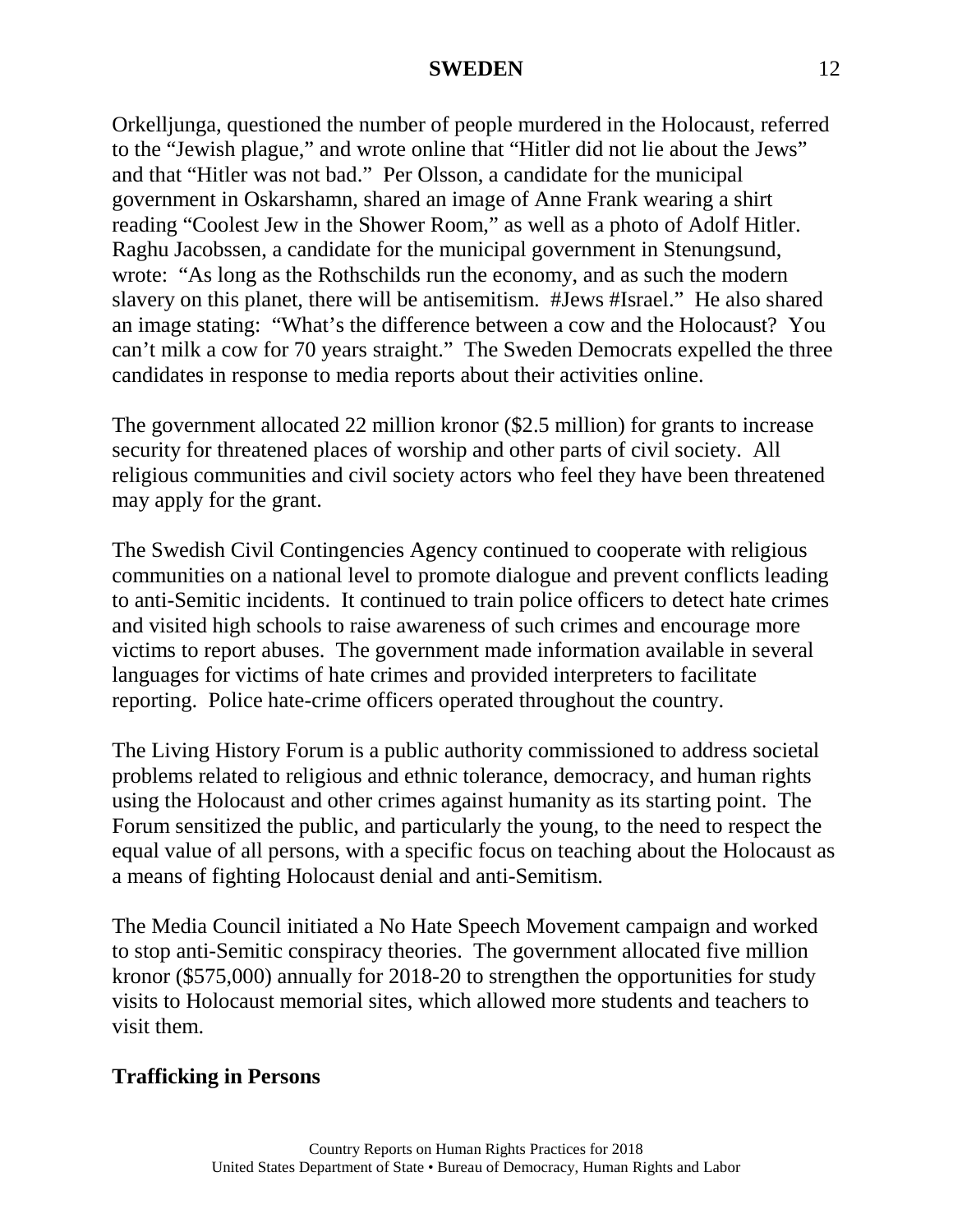See the Department of State's *Trafficking in Persons Report* at [www.state.gov/j/tip/rls/tiprpt/.](http://www.state.gov/j/tip/rls/tiprpt/)

#### **Persons with Disabilities**

The law prohibits discrimination against persons with disabilities. In May new legislation expanded these protections to cover businesses with fewer than 10 employees. The government effectively enforced these provisions and held accountable those responsible for violations.

Government regulations require new buildings and public facilities to be fully accessible. Observers reported cases of insufficient access to privately owned buildings used by the public, such as apartments, restaurants, and bars. Some means of public transportation remained inaccessible.

## **National/Racial/Ethnic Minorities**

Societal discrimination and violence against immigrants and Roma continued to be problems during the year.

Police registered reports of xenophobic crimes, some of which were linked to neo-Nazi or white supremacy ideology. Police investigated and the district attorney's office prosecuted race-related crimes. The Security Service estimated the violent extreme right-wing group at 500 persons. Expo, a private foundation that researches and maps antidemocratic, right-wing extremists and racist tendencies in the country, noted increased radicalization and activities in the white supremacist groups. Neo-Nazi groups operated legally (see section 2.a.). The NRM was the largest white supremacy group with approximately 160 active members, strengthened by several hundred additional supporters who attend rallies. The NRM registered as a political party and participated in the general elections in September. It did not win any seats in any of the elections.

The Red Cross estimated that 4,700 "vulnerable EU citizens," the vast majority of whom were Roma from Romania and Bulgaria, resided in the country in abject poverty at any given time. As EU citizens, they are allowed to stay in the country without permission for up to three months, but authorities did not enforce this limit. The police stated that most Roma were in the country voluntarily but that there were cases of trafficking and forced begging.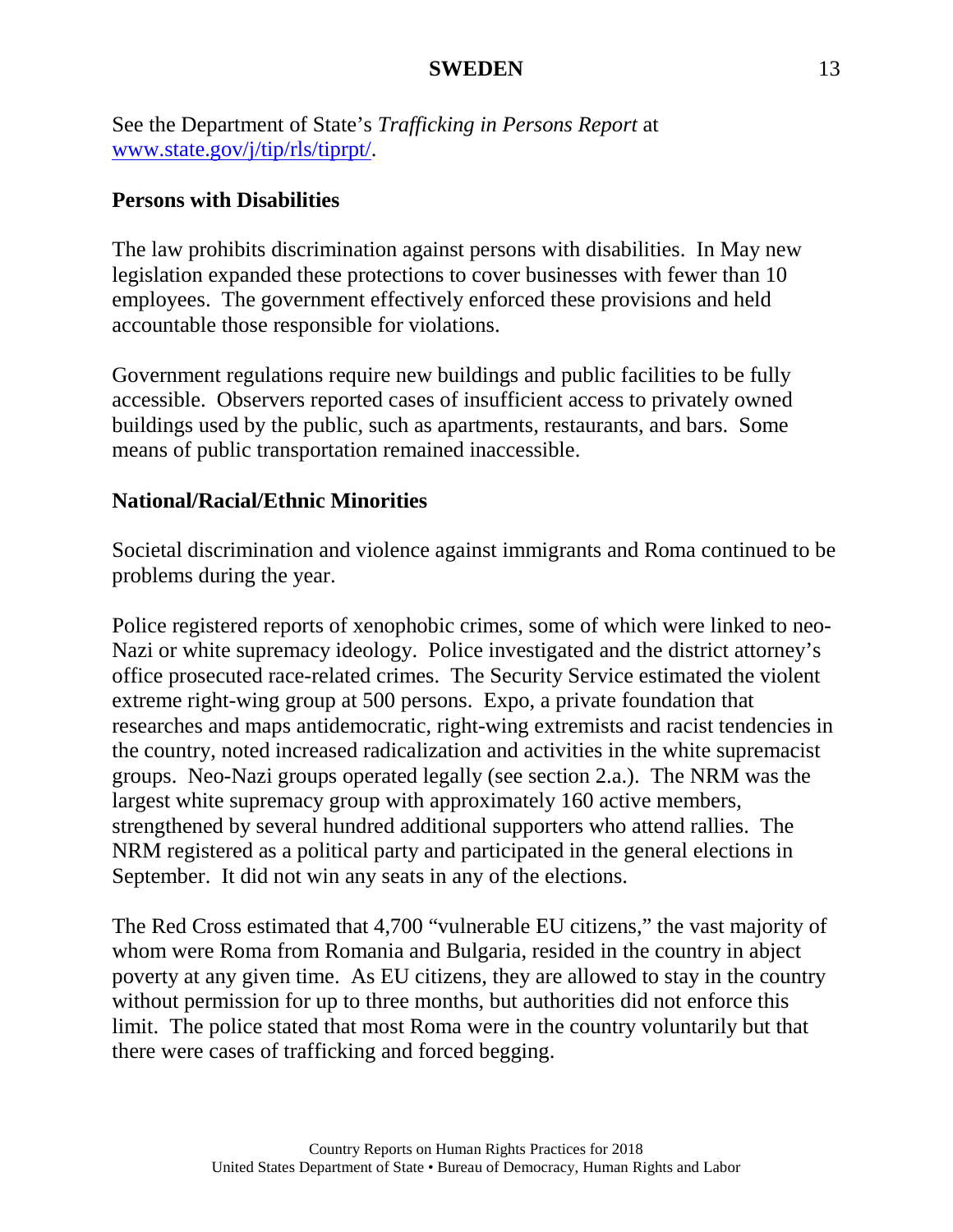In its report published on February 27, the European Commission against Racism and Intolerance noted a de facto segregation of the Rinkeby-Kista district of Stockholm, where 80 percent of the population was of immigrant origin or parentage, from the rest of the country's society. The result was lower levels of education, higher levels of unemployment, and separation from the country's mainstream culture mainly due to poor Swedish-language skills.

In December 2017 the Civil Right Defenders together with Stockholm University concluded in a report that being singled out by police due to ethnicity was a common experience for members of certain ethnic groups, including Afro-Swedes, Muslims, and Roma, mainly from marginalized residential areas of major cities.

## **Indigenous People**

The approximately 20,000 Sami in the country are full citizens with the right to vote in elections and participate in the government, including as members of the country's parliament. They are not, however, represented as a group in parliament. A 31-member elected administrative authority called the Sami parliament (Sametinget) also represented Sami. The Sami parliament acted as an advisory body to the government and had limited decision-making powers in matters related to preserving the Sami culture, language, and schooling. The national parliament and government regulations governed the Sami parliament's operations.

Longstanding tensions between the Sami and the government over land and natural resources persisted, as did tensions between the Sami and private landowners over reindeer grazing rights. Certain Sami have grazing and fishing rights, depending on their tribal history.

## **Acts of Violence, Discrimination, and Other Abuses Based on Sexual Orientation and Gender Identity**

Antidiscrimination laws exist; apply to lesbian, gay, bisexual, transgender, and intersex individuals; and were enforced. In 2017 the NCCP reported 550 hate crimes based on sexual orientation and 80 reports of transphobic hate crimes.

Effective June 1, transphobia was defined as a hate crime.

#### **Other Societal Violence or Discrimination**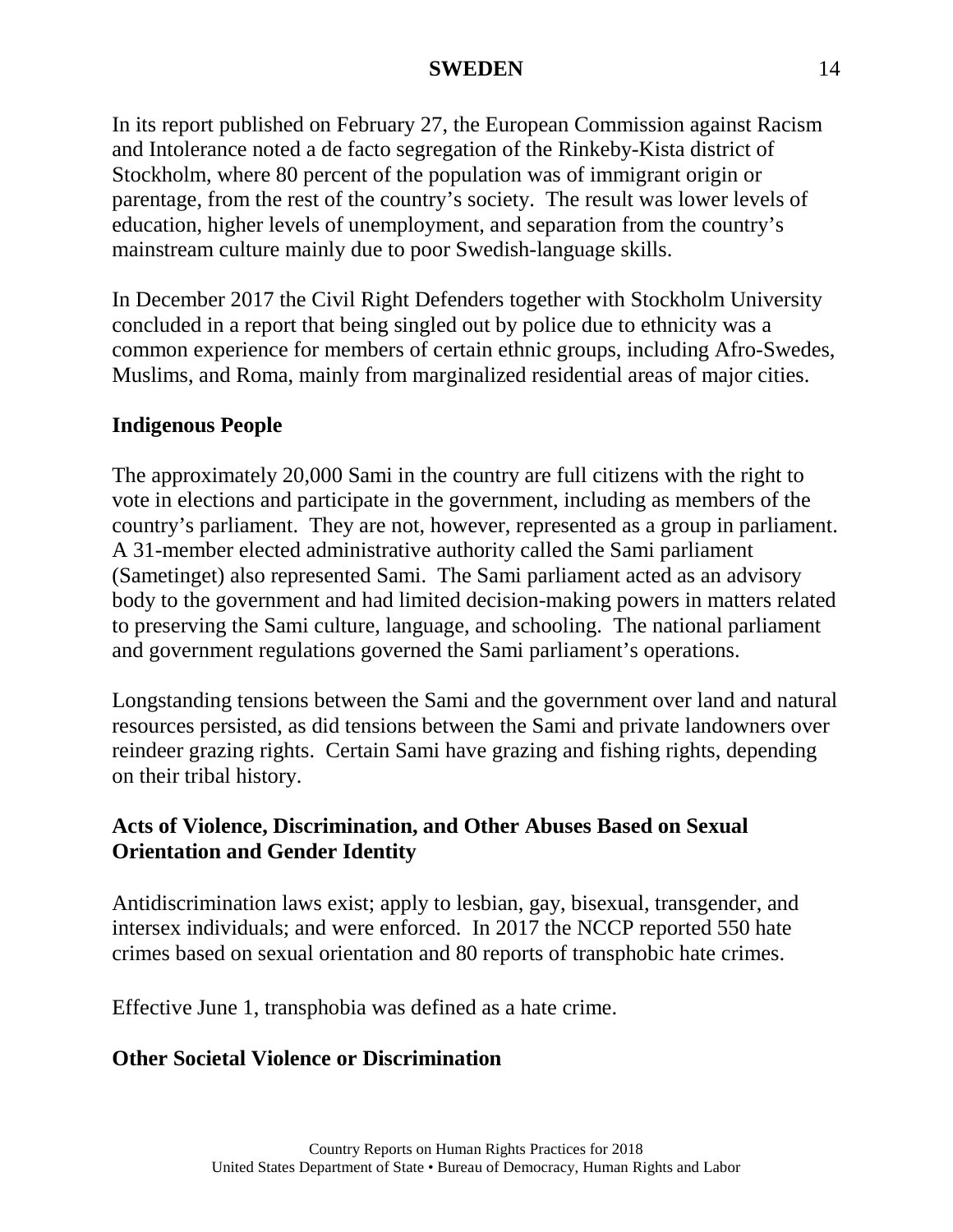In 2016 the NCCP identified 6,415 police reports with a hate crime motive, a majority with xenophobic motives.

In May the UN Committee on the Elimination of Racial Discrimination (CERD) raised concerns in its periodic review over the level of racist hate crimes towards Afro-Swedes, Jews, Muslims, and Roma. The CERD also expressed concern over racist and extremist organizations' right to arrange public demonstrations.

An inquiry of all the country's Muslim congregations by Uppsala University showed that vandalism against mosques was common. During 2017 at least one Muslim place of worship was vandalized every week.

The police established democracy and hate crime groups in Stockholm, Gothenburg, and Malmo. In January the government opened a National Center for Preventing Violent Extremism under the auspices of the NCCP. The center serves as a clearinghouse for information, best practices, and support of municipalities, agencies, and other actors.

### **Section 7. Worker Rights**

#### **a. Freedom of Association and the Right to Collective Bargaining**

The law provides for the right of workers to form and join independent unions, bargain collectively, and conduct legal strikes. The government respected these rights. The law prohibits antiunion discrimination, and provides for protection of workers from being fired because of union activity. If a court finds a dismissal to be unlawful, the employee has the right to reinstatement.

Foreign companies may be exempt from collective bargaining, provided they meet minimum working conditions and pay. Public-sector employees enjoy the right to strike, subject to limitations in the collective agreements protecting the public's immediate health and security. The government mediation service may also intervene to postpone a strike for up to 14 days for mediation. The International Trade Union Confederation (ITUC) claimed the law restricts the rights of the country's trade unions to take industrial action on behalf of foreign workers in foreign companies operating in the country. The law allows unions to conduct their activities largely without interference. The government effectively enforced applicable laws. The Labor Court settles any dispute that affects the relationship between employers and employees. An employer organization, an employee organization, or an employer who has entered into a collective agreement on an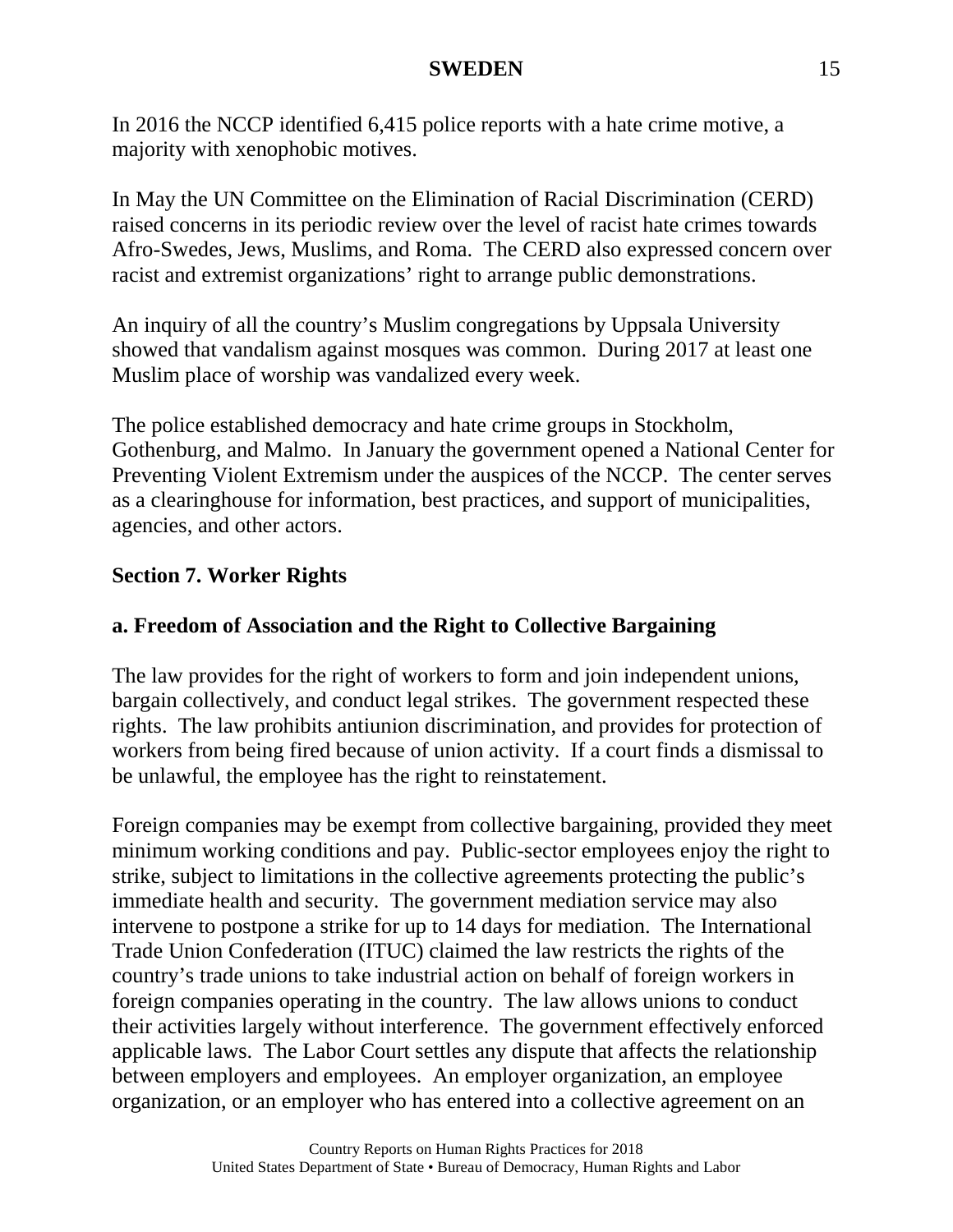individual basis may lodge claims. The Labor Court may impose prison sentences sufficient to deter violations. Administrative and judicial procedures were not subject to lengthy delays and appeals.

Workers and employers exercised all legal collective bargaining rights, which the government protected. The government and employers respected freedom of association and the right to collective bargaining. There were few reports of antiunion discrimination. ITUC quoted the Swedish Confederation for Professional Employees that employee representatives and occupational safety and health (OSH) representatives were most affected by antiunion discrimination.

# **b. Prohibition of Forced or Compulsory Labor**

The law prohibits all forms of forced or compulsory labor, including by children, and the government effectively enforced the law. Penalties of imprisonment were generally sufficient to deter violations. Forced labor involving trafficked men and women occurred in agriculture (including involving companies providing foreign labor for berry picking), construction, hospitality, domestic work, forced begging, and theft, and there were reports of forced begging involving trafficked children (see section 7.c.). According to police an estimated 5,000 persons worked under slave-like conditions. In some cases employers or contractors providing labor seized the passports of workers and withheld their pay. Resources and inspections were adequate.

Also see the Department of State's *Trafficking in Persons Report* at [www.state.gov/j/tip/rls/tiprpt/.](http://www.state.gov/j/tip/rls/tiprpt/)

# **c. Prohibition of Child Labor and Minimum Age for Employment**

The law prohibits the worst forms of child labor. It permits full-time employment from the age of 16 under the supervision of local authorities. Employees younger than age 18 may work only during the daytime and under supervision. Children as young as 13 may work part time or perform light work with parental permission. The law limits the types of work children may or may not engage in. For instance, a child may not work with dangerous machinery or chemicals. A child may also not work alone or be responsible for handling cash transactions. The law considers illegal employment of a child in the labor market a civil rather than a criminal violation. According to the law, forcing a child to work may be treated as coercion, deprivation of liberty, or child abuse, and it carries a wide range of penalties, including fines and imprisonment. The government effectively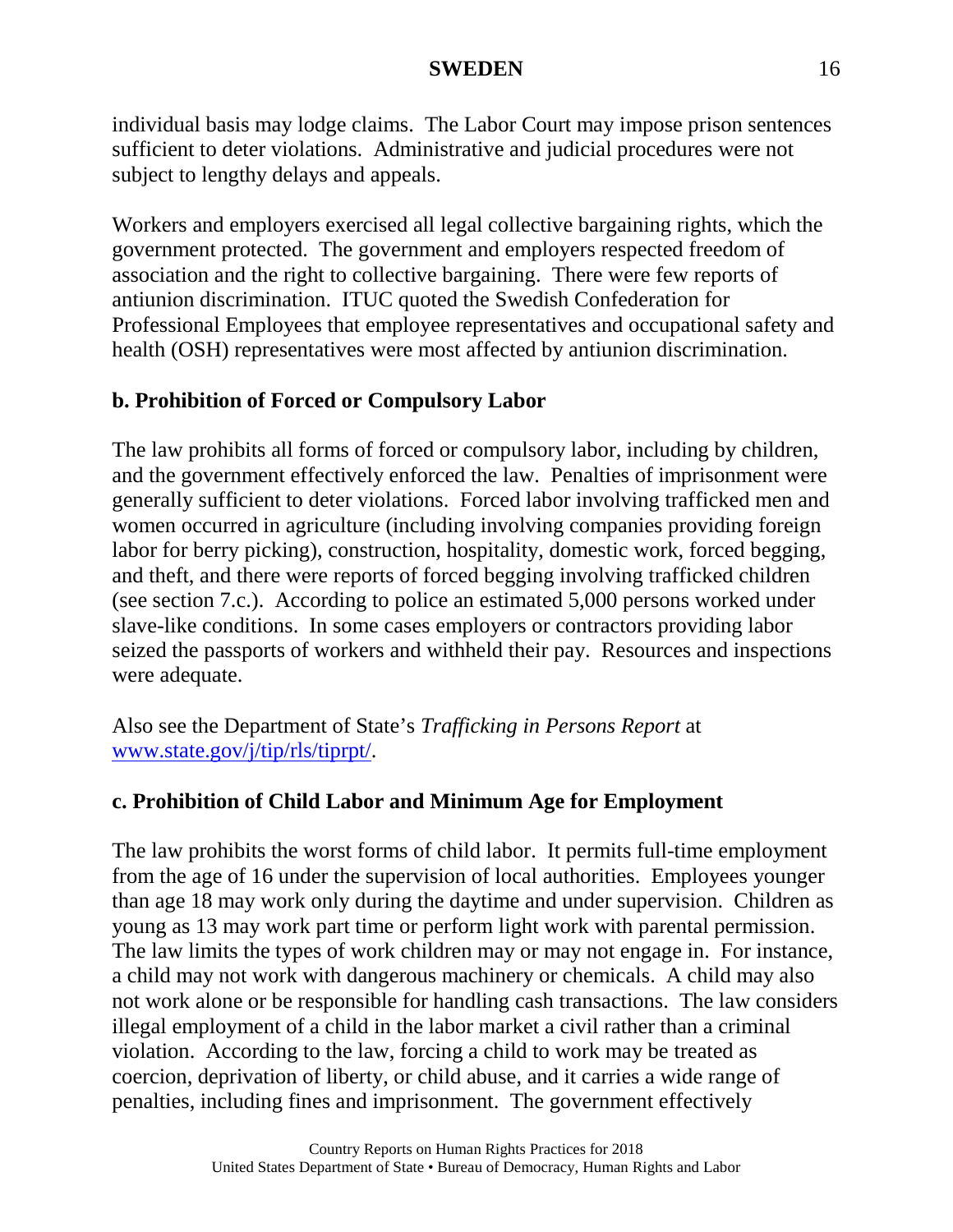implemented these laws and regulations. Penalties were sufficient to deter violations.

According to the National Method Support Against Prostitution and Trafficking, an umbrella organization under the auspices of the Equality Agency, a total of 82 children were trafficked from outside the country in 2017. This was an increase compared with previous years. These children were subjected to forced begging, forced petty theft, and sexual exploitation. Police and social services reportedly acted promptly on reported cases.

# **d. Discrimination with Respect to Employment and Occupation**

The law prohibits discrimination in respect of employment and occupation. The government effectively enforced applicable law, and penalties were sufficient to deter violations. The law requires equal pay for equal work. Discrimination in employment or occupation occurred. The discrimination ombudsman investigated complaints of gender discrimination in the labor market. In 2017 the ombudsman received 706 complaints of discrimination in the labor market, of which 128 were related to gender. Workers with disabilities faced workplace access discrimination. Of the complaints of ethnic discrimination, 227 involved the labor market. Complaints may also be filed with the courts or with the employer. Labor unions generally mediated in cases filed with the employer.

# **e. Acceptable Conditions of Work**

There is no national minimum wage law. Annual collective bargaining agreements set wages, which were greater than the poverty income level. By regulation both foreign and domestic employers must offer conditions of employment on par with the country's collective agreements. Nonunion establishments generally observed these contracts as well.

The labor law and collective bargaining agreements regulate overtime and rest periods. The law allows a maximum of 200 hours of overtime annually. Collective agreements determined compensation for overtime, which could take the form of money or time off. The law requires a minimum period of 36 consecutive hours of rest, preferably on weekends, over a seven-day period.

OSH standards were appropriate. The responsibility for identifying unsafe situations remains with OSH experts and not the worker.